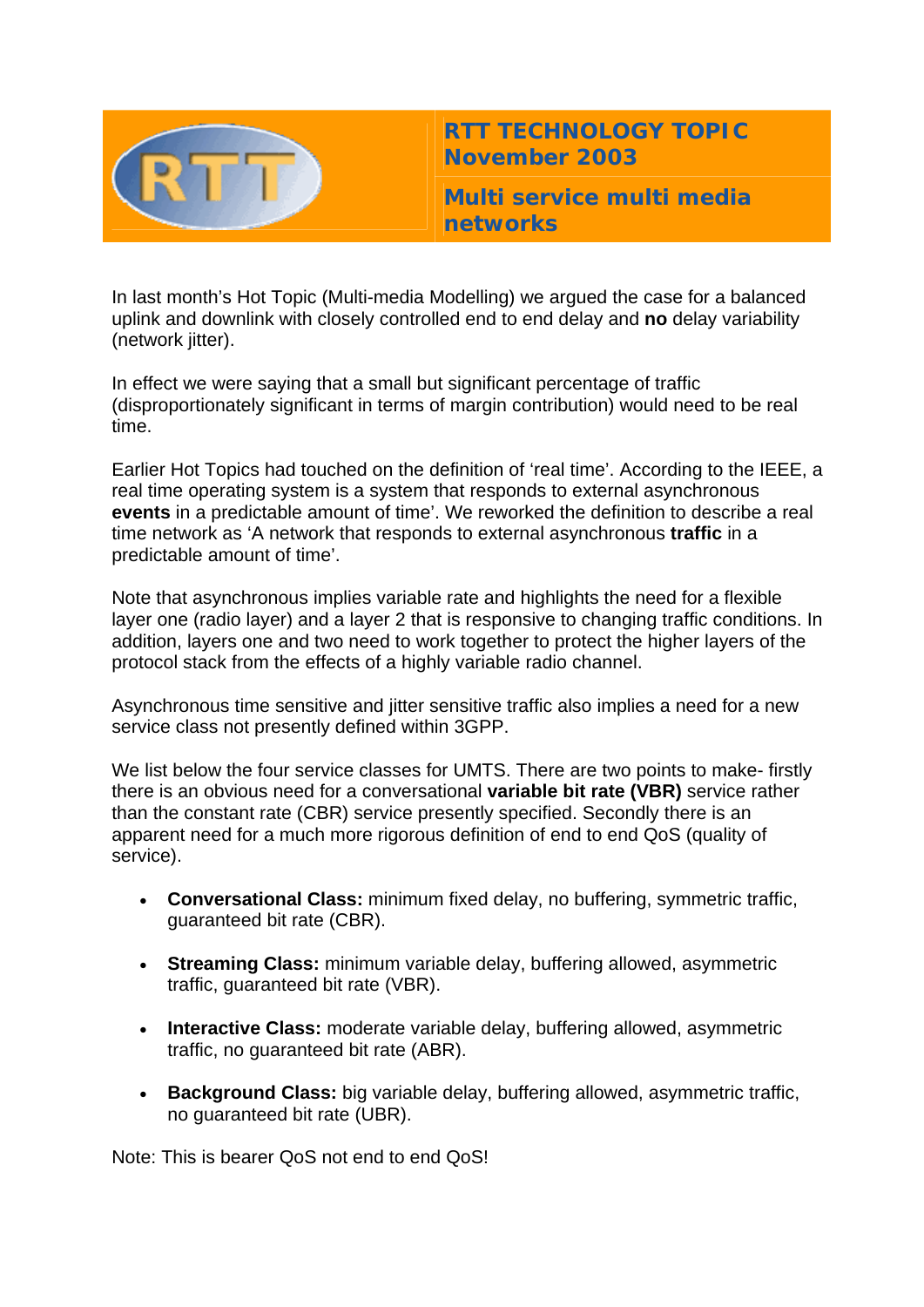Let us first consider the interrelationship of quality of service and cost of service. In previous Hot Topics we have said that it should be possible and desirable to build a tariff premium based on tangible quality of service metrics ie quality metrics that a user can directly experience. These include low blocked call rates, low dropped call rates, **consistent** good quality voice and **consistent** good quality video defined in terms of frame rate, colour depth, resolution and contrast ratio, and of course voice and video locked together in the time domain. Note the emphasis on consistency. Paradoxically a user may well perceive consistently poor quality as being better than inconsistently good quality (inconsistently good quality highlights the poor quality parts of the experience).

However we also know that **it is quite hard to put a value on good quality**- how much more will a user pay for 24 bit colour depth rather than 16 bit colour depth, for 25 frames a second rather than 15 frames a second, how much more will a user pay for VGA rather than CIF resolution.

| Layer 7 -<br><b>Application Layer</b>  | Win CE/Java/Symbian                               |                                                                      |
|----------------------------------------|---------------------------------------------------|----------------------------------------------------------------------|
| Layer 6 -<br><b>Presentation Layer</b> | <b>HTML/XML</b>                                   |                                                                      |
| Layer 5 -<br><b>Session Layer</b>      | <b>RSVP</b>                                       | Software is used                                                     |
| Layer 4 -<br><b>Transport Layer</b>    | TCP                                               | above Layer 2, hence<br>moving above this<br>layer loads the routing |
| Layer 3 -<br>Network Layer             | IP                                                | processor heavily.                                                   |
| Layer 2 -<br>Data Link Layer           | <b>ATM and Ethernet</b><br>(Media Access Control) | Layers 1 & 2 are                                                     |
| Layer 1 -<br><b>Physical Layer</b>     | Fibre/copper cable/<br>wireless                   | usually implemented<br>in hardware                                   |

\*Open Systems Interconnection.

## **Figure 1 – Software Value – The OSI Reference Model**

Figure 1 represents a slightly over simplified representation of the protocol stack in a wireless IP network. If this is a GPRS network, it is characterised by a relatively inflexible physical layer which was never intended to be suitable for multimedia traffic, an over complex MAC layer (layer 2) and a whole mix and match of intrinsically non deterministic traffic shaping protocols (RSVP, Diffserv, MPLS, SIP, SMIL and RTP). Even if these protocols are deterministic if used in isolation, they are certainly not deterministic when used together. Essentially there is flexibility in the higher layers of the protocol stack where it's not needed and inflexibility in the lower layers of the protocol stack which need flexibility. This combination more or less guarantees that guaranteed end to end QoS will never be achieved with a GPRS network, particularly a GPRS or E GPRS network dependent on IETF protocols for higher layer traffic